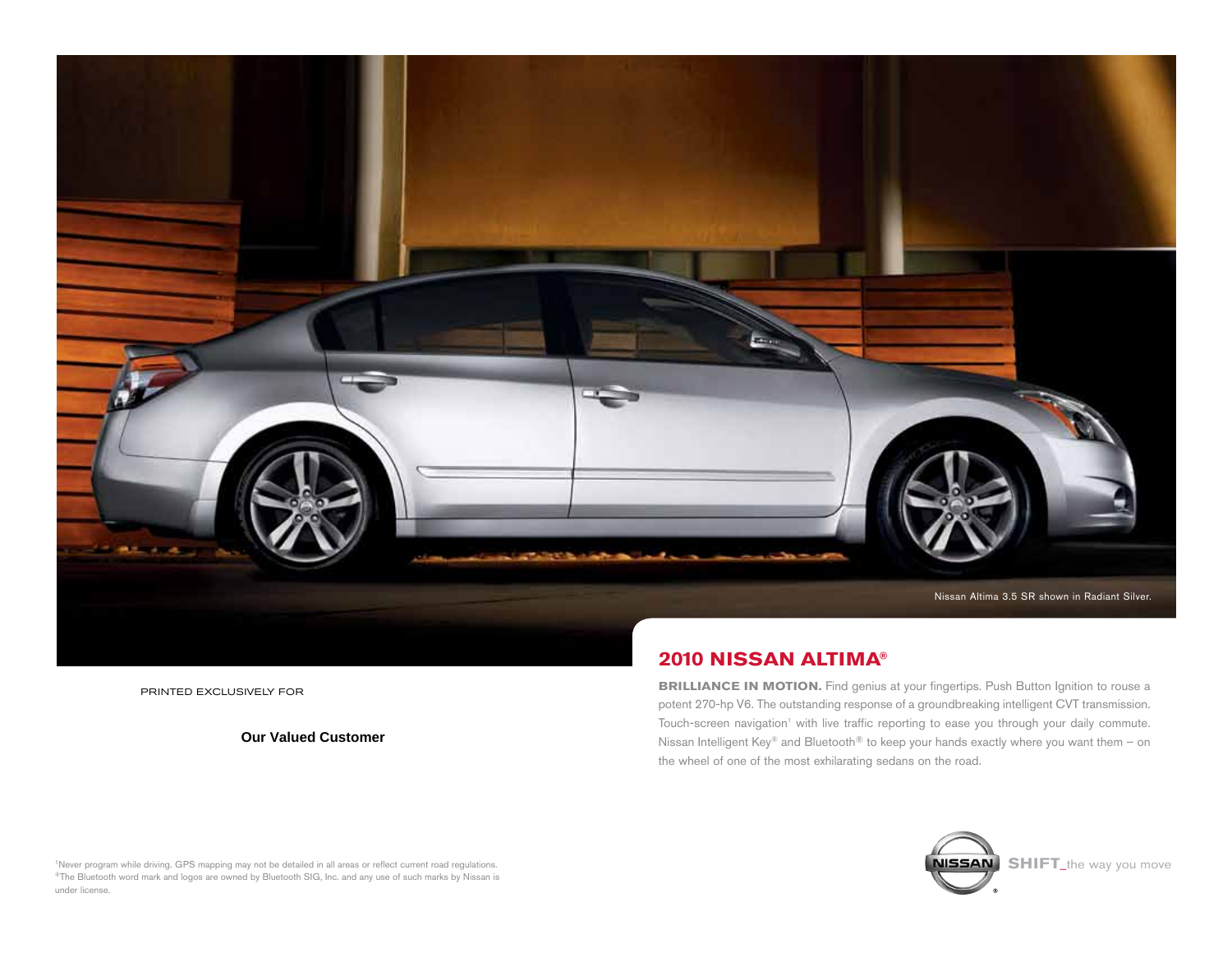#### **FOUR EXCEPTIONAL NISSAN ALTIMA CHOICES**





**2.5:** TURNS HEADS **2.5:** TURNS HEADS **2.5: 2.5: 2.5: 2.5: 2.5: 2.5: 2.5: 2.5: 2.5: 2.5: 2.5: 2.5: 2.5: 2.5: 2.5: 2.5: 2.5: 2.5: 2.5: 2.5: 2.5: 2.5: 2.5: 2.5: 2.5: 2.5: 2** 

# **FEATURES**

| EXTERIOR        | Automatic on/off headlights                                                                 | $\mathbb C$       | ۰                       | $\mathbb{C}$         |
|-----------------|---------------------------------------------------------------------------------------------|-------------------|-------------------------|----------------------|
|                 | High Intensity Discharge (HID) xenon headlights                                             |                   | $\boxed{s}$             |                      |
|                 | Fog lights                                                                                  | AC <sup>2</sup>   | $\vert s \vert$         |                      |
|                 | Rear spoiler                                                                                | AC <sup>2</sup>   | $\overline{\mathsf{s}}$ | $\mathbb{C}$         |
|                 | Dual exhaust with chrome exhaust-tip finishers                                              |                   |                         |                      |
|                 | Dual body-color power outside mirrors                                                       | π                 |                         |                      |
|                 | Folding outside mirrors with turn signal indicators                                         | CP                |                         | $\mathsf{C}$         |
|                 | Heated outside mirrors with timer                                                           |                   |                         | $\overline{P}$       |
|                 | Power sliding glass moonroof with tilt feature                                              | CP                | $\vert$ S               | $\overline{P}$       |
|                 |                                                                                             |                   |                         |                      |
|                 | AM/FM/CD audio system with 6 speakers                                                       |                   |                         |                      |
| OIODK           | Digital Bose® audio system with AM/FM/CD and 4.3" color                                     |                   |                         |                      |
|                 | display with 9 speakers                                                                     | PA                | $\mathsf P$             | $\overline{P}$       |
|                 | Radio Data System (RDS); speed-sensitive volume control                                     | PA                | $\boxed{P}$             | $\overline{P}$       |
|                 | Illuminated steering-wheel-mounted audio controls                                           | $\mathsf{C}$      |                         | $\mathbb{C}$         |
|                 | MP3/WMA CD playback capability                                                              | PA                | $\overline{P}$          | $\boxed{\mathsf{P}}$ |
|                 | Auxiliary audio input <sup>3</sup>                                                          |                   |                         |                      |
|                 | Auxiliary audio/video input jacks <sup>3</sup>                                              |                   | T                       | F                    |
|                 |                                                                                             | $\mathbb{L}$      | $\, {\sf P}$            | $\boxed{\mathsf{P}}$ |
|                 | XM <sup>®</sup> Satellite Radio <sup>4</sup>                                                | PA                | $\boxed{P}$             | $\overline{P}$       |
|                 | USB connectivity (iPod®-compatible) <sup>5</sup>                                            | PA                |                         |                      |
|                 | 9.3 GB Music Box® hard drive for digital music storage and playback                         | $\top$            | $\top$                  | $\top$               |
|                 | DVD playback capability                                                                     | $\top$            | $\Box$                  | ⊓                    |
|                 | Streaming audio via Bluetooth® wireless technology                                          | $\overline{\top}$ | $\overline{\top}$       | $\Box$               |
|                 |                                                                                             |                   |                         |                      |
|                 | Nissan Intelligent Key® with Push Button Ignition                                           |                   |                         |                      |
| <b>INTERIOR</b> | Nissan Hard Drive Navigation System with 6.5" touch-screen<br>monitor and voice recognition | $\top$            | $\top$                  | $\top$               |
|                 | XM NavTraffic®, XM NavWeather <sup>™</sup> and Zagat Survey® restaurant reviews             | $\top$            | $\top$                  | $\top$               |
|                 | Bluetooth <sup>®</sup> Hands-free Phone System                                              | PA                | $\boxed{P}$             | $\overline{P}$       |
|                 | HomeLink Universal Transceiver                                                              | <b>SL</b>         | $\boxed{P}$             | $\, {\bf P}$         |
|                 | RearView Monitor <sup>6</sup>                                                               | PA                | $\overline{P}$          | $\mathsf P$          |
|                 | Air conditioning with in-cabin microfilter                                                  |                   |                         |                      |
|                 | Dual Zone Automatic Temperature Control (ATC)                                               | CP                | $\vert$ S               |                      |
|                 | Power windows and door locks                                                                |                   |                         |                      |
|                 | Passenger-side front window one-touch auto-up/down                                          | $\mathbb C$       |                         | $\overline{c}$       |
|                 | Remote keyless entry with trunk release                                                     |                   |                         |                      |
|                 | Remote keyless front windows down                                                           | $\overline{c}$    |                         | $\mathbb{C}$         |
|                 | Cruise control with steering-wheel-mounted controls                                         |                   |                         |                      |
|                 | Multi-functional trip computer with outside temperature display                             |                   |                         |                      |
|                 | Tilt and telescoping steering column                                                        |                   |                         |                      |
|                 | Vehicle-speed-sensitive variable intermittent wipers                                        |                   |                         |                      |
|                 | Dual illuminated visor vanity mirrors with extenders                                        | $\mathsf{C}$      |                         | $\mathbb C$          |
|                 | Nine cupholders (eight with manual transmission)                                            |                   |                         |                      |
|                 | Overhead sunglasses storage                                                                 |                   |                         |                      |
|                 | Auto-dimming inside rearview mirror with compass                                            | <b>SL</b>         | $\overline{P}$          | $\, {\sf P}$         |
|                 | Two 12-volt DC power outlets                                                                |                   |                         |                      |
|                 |                                                                                             |                   |                         |                      |



**3.5 SR:** A MODEL OF ADVANCEMENT **HYBRID:** THE FIRST HYBRID THAT



drives like a nissan

| 2.5S              |                         | 3.5 SR HYBRID  |                  |                                                                                        | 2.5                                                                                                                                                                                                                                                                                                    | 2.5S           |                | 3.5 SR HYBRID  |
|-------------------|-------------------------|----------------|------------------|----------------------------------------------------------------------------------------|--------------------------------------------------------------------------------------------------------------------------------------------------------------------------------------------------------------------------------------------------------------------------------------------------------|----------------|----------------|----------------|
| $\mathbb{C}$      |                         | $\overline{c}$ |                  | 6-way manual adjustable driver's seat                                                  |                                                                                                                                                                                                                                                                                                        |                |                |                |
|                   | s l                     |                |                  | 8-way power adjustable driver's seat                                                   |                                                                                                                                                                                                                                                                                                        | $\mathbb C$    |                | $\mathsf{C}$   |
| $AC$ <sup>2</sup> | $\vert$ S               |                |                  | Driver's seat power adjustable lumbar support                                          |                                                                                                                                                                                                                                                                                                        | <b>SL</b>      | $\overline{P}$ | $\overline{P}$ |
| AC <sup>2</sup>   | $\overline{s}$          | $\overline{c}$ |                  | Velour cloth seat trim                                                                 |                                                                                                                                                                                                                                                                                                        |                |                |                |
|                   |                         |                |                  | Leather-appointed seats                                                                |                                                                                                                                                                                                                                                                                                        | <b>SL</b>      | $\mathsf{P}$   | P              |
|                   |                         |                |                  | Heated front seats                                                                     |                                                                                                                                                                                                                                                                                                        | <b>SL</b>      | $\overline{P}$ | $\overline{P}$ |
| CP                |                         | $\mathbb{C}$   | $\mathbf{r}$     | Leather-wrapped steering wheel                                                         |                                                                                                                                                                                                                                                                                                        | $\overline{c}$ |                | $\overline{c}$ |
|                   |                         | P              |                  | Leather-wrapped shift knob                                                             |                                                                                                                                                                                                                                                                                                        | <b>SL</b>      | $\mathsf P$    | $\overline{P}$ |
| CP                | $\vert$ s               | $\mathsf{P}$   |                  | Wood-tone trim (Blond interior only)                                                   |                                                                                                                                                                                                                                                                                                        | $\overline{c}$ |                | $\overline{c}$ |
|                   |                         |                |                  | Metallic trim (Frost and Charcoal cloth only)                                          |                                                                                                                                                                                                                                                                                                        |                |                |                |
|                   |                         |                | $\overline{u}$   | Premium metallic trim (Frost and Charcoal leather only)                                |                                                                                                                                                                                                                                                                                                        | SL             | $\mathsf{P}$   | $\mathsf{P}$   |
|                   |                         |                |                  | 60/40 Split fold-down rear seatbacks                                                   |                                                                                                                                                                                                                                                                                                        |                |                |                |
| PA                | $\mathsf P$             | ╔              |                  | Carpeted trunk lid trim                                                                |                                                                                                                                                                                                                                                                                                        |                |                |                |
| PA                | $\Box$                  | $\overline{P}$ |                  |                                                                                        |                                                                                                                                                                                                                                                                                                        |                |                |                |
| $\overline{c}$    |                         | c              |                  | Nissan Advanced Air Bag System with dual-stage supplemental front air                  |                                                                                                                                                                                                                                                                                                        |                |                |                |
| PA                | $\overline{P}$          | P              |                  |                                                                                        |                                                                                                                                                                                                                                                                                                        |                |                |                |
|                   |                         |                | œ                | Driver and front-passenger seat-mounted side-impact supplemental air bags <sup>7</sup> |                                                                                                                                                                                                                                                                                                        |                |                |                |
| T                 | T                       | T              | $\left( \right)$ |                                                                                        |                                                                                                                                                                                                                                                                                                        |                |                |                |
| PA                | $\mathsf P$             | ГP             | (U)              | outboard occupants head protection <sup>7</sup>                                        |                                                                                                                                                                                                                                                                                                        |                |                |                |
| PA                | $\Box$                  | <b>P</b>       |                  |                                                                                        |                                                                                                                                                                                                                                                                                                        |                |                |                |
| П                 | $\top$                  | IΤ             | ш                |                                                                                        |                                                                                                                                                                                                                                                                                                        |                |                |                |
| π                 | $\Box$                  | ΓT             |                  | Front seat belts with pretensioners and load limiters                                  |                                                                                                                                                                                                                                                                                                        |                |                |                |
| l٣                | $\overline{\mathbf{r}}$ | Iτ             |                  | Front-seat Active Head Restraints                                                      |                                                                                                                                                                                                                                                                                                        |                |                |                |
|                   |                         |                |                  | LATCH System (Lower Anchors and Tethers for CHildren)                                  |                                                                                                                                                                                                                                                                                                        |                |                |                |
|                   |                         |                |                  | Zone Body construction with front and rear crumple zones                               |                                                                                                                                                                                                                                                                                                        |                |                |                |
|                   |                         |                |                  | Hood-buckling creases and pipe-style steel side-door guard beams                       |                                                                                                                                                                                                                                                                                                        |                |                |                |
| T                 | T.                      | ΤI             |                  | Energy-absorbing steering column                                                       |                                                                                                                                                                                                                                                                                                        |                |                |                |
| $\overline{\top}$ | T                       | ᅱ              |                  | Nissan Vehicle Immobilizer System                                                      |                                                                                                                                                                                                                                                                                                        |                |                |                |
| PA                | P                       | P              |                  | Vehicle Security System                                                                |                                                                                                                                                                                                                                                                                                        |                |                |                |
| <b>SL</b>         | P                       | $\overline{P}$ |                  |                                                                                        |                                                                                                                                                                                                                                                                                                        |                |                |                |
|                   |                         |                |                  | Ш<br>π<br>$\omega$                                                                     | bags with seat-belt and occupant-classification sensors <sup>7</sup><br>Roof-mounted curtain side-impact supplemental air bags for front-and rear-seat<br>Vehicle Dynamic Control (VDC) <sup>8</sup> with Traction Control System (TCS)<br>3-point ALR/ELR passenger seat belt system (ELR for driver) |                |                |                |

#### ■ Standard **AC** Accessory

**<sup>C</sup>** Part of Convenience Package

**CP** Part of Convenience Plus Package **SL** Part of 2.5 SL Package **PA** Part of Premium Audio Package

**<sup>S</sup>** Part of Sport Package **<sup>P</sup>** Part of Premium Package **<sup>T</sup>** Part of Technology Package

**<sup>1</sup>**Altima Hybrid is available in CA, NY, MA, CT, VT, OR, RI, ME, and NJ. Service of hybrid components outside those states is limited and could involve some days delay. **2** Requires Technology Package. **3** Driving is serious business and requires your full attention. Do not operate any devices connected to the USB or auxiliary audio/video input jacks while driving. **<sup>4</sup>**Required XM Radio, XM NavTraffic, and XM NavWeather monthly subscriptions sold separately. Subscription governed by XM Customer Agreement at xmradio.com/service terms. XM NavTraffic only available in select markets. XM Radio and XM NavWeather available in continental US only. For more information see www.xmradio.com/navweather. **<sup>5</sup>**Always give your full attention to driving. Avoid operating your iPod® in such a way that you can be distracted during vehicle operation. See dealer for details. iPod is a registered trademark of Apple, Inc. All rights reserved. iPod not included. **6** The optional RearView Monitor is a convenience, but not a subsititute for proper backing procedures. Always turn and check that it is safe to do so before backing up. the RearView Monitor may not detect every object behind you. **7** Air bags are only a supplemental restraint system; always wear your seat belt. Even with the occupant-classification sensor, rear-facing child restraints should not be placed in the front-passenger's seat. Also, all children 12 and under should ride in the rear seat properly secured in child restraints, booster seats, or seat belts according to their size. Air bags will only inflate in certain accidents. See your Owner's Manual for more details. **8** VDC, which should remain on when driving except when freeing the vehicle from mud or snow, cannot prevent accidents due to abrupt steering, carelessness, or dangerous driving techniques. Always drive safely. ® Bose is a registered trademark of The Bose Corporation. ® The Bluetooth word mark and logos are owned by Bluetooth SIG, Inc., and any use of such marks by Nissan is under license. ® Zagat Survey is a registered trademark of Zagat Survey, LLC, Ltd.